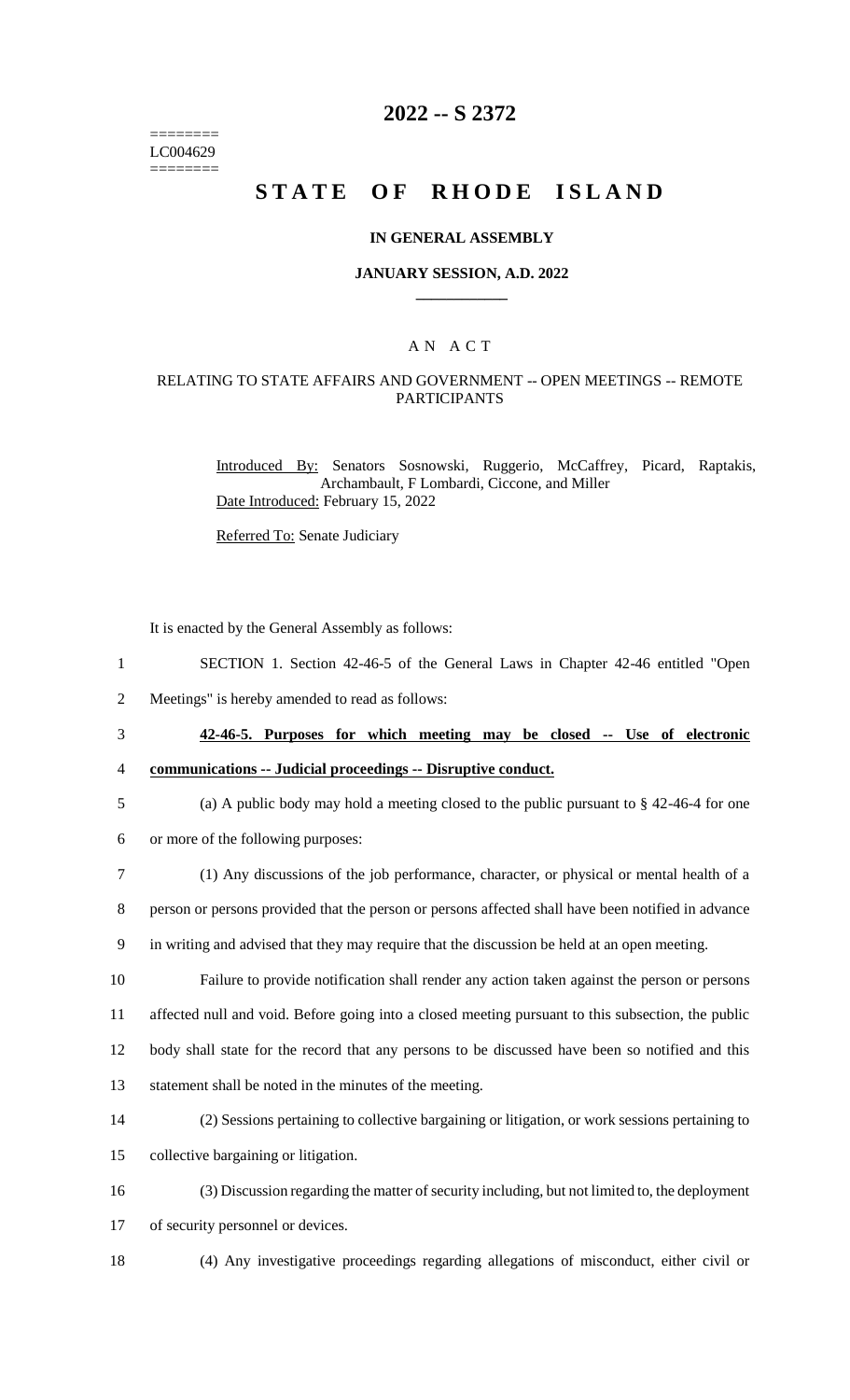criminal.

 (5) Any discussions or considerations related to the acquisition or lease of real property for public purposes, or of the disposition of publicly held property wherein advanced public information would be detrimental to the interest of the public.

 (6) Any discussions related to or concerning a prospective business or industry locating in the state of Rhode Island when an open meeting would have a detrimental effect on the interest of the public.

 (7) A matter related to the question of the investment of public funds where the premature disclosure would adversely affect the public interest. Public funds shall include any investment plan or matter related thereto, including, but not limited to, state lottery plans for new promotions. (8) Any executive sessions of a local school committee exclusively for the purposes: (i) Of 12 conducting student disciplinary hearings; or (ii) Of reviewing other matters that relate to the privacy of students and their records, including all hearings of the various juvenile hearing boards of any municipality; provided, however, that any affected student shall have been notified in advance in writing and advised that he or she may require that the discussion be held in an open meeting.

 Failure to provide notification shall render any action taken against the student or students affected null and void. Before going into a closed meeting pursuant to this subsection, the public body shall state for the record that any students to be discussed have been so notified and this statement shall be noted in the minutes of the meeting.

 (9) Any hearings on, or discussions of, a grievance filed pursuant to a collective bargaining agreement.

(10) Any discussion of the personal finances of a prospective donor to a library.

 (b) No meeting of members of a public body or use of electronic communication, including telephonic communication and telephone conferencing, shall be used to circumvent the spirit or requirements of this chapter; provided, however, these meetings and discussions are not prohibited.

 (1) Provided, further however, that discussions of a public body via electronic communication, including telephonic communication and telephone conferencing, shall be permitted only to schedule a meeting, except as provided in this subsection.

 (2) Provided, further however, that a member of a public body may participate by use of electronic communication or telephone communication while on active duty in the armed services of the United States.

 (3) Provided, further however, that a member of that public body, who has a disability as defined in chapter 87 of this title and:

(i) Cannot attend meetings of that public body solely by reason of the member's disability;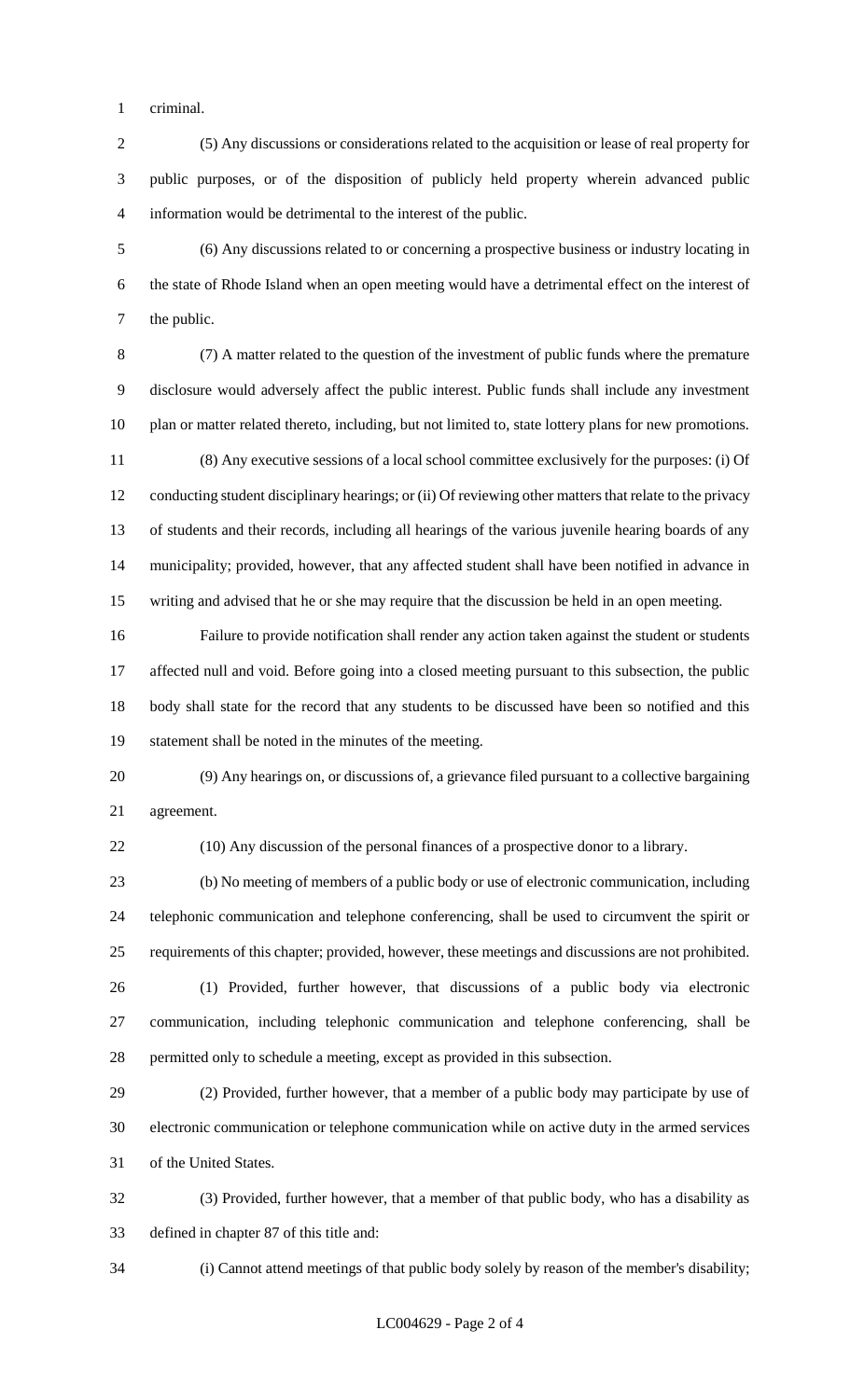and

 (ii) Cannot otherwise participate in the meeting without the use of electronic communication or telephone communication as reasonable accommodation, may participate by use of electronic communication or telephone communication in accordance with the process below. (4) The governor's commission on disabilities is authorized and directed to: (i) Establish rules and regulations for determining whether a member of a public body is not otherwise able to participate in meetings of that public body without the use of electronic communication or telephone communication as a reasonable accommodation due to that member's disability; (ii) Grant a waiver that allows a member to participate by electronic communication or telephone communication only if the member's disability would prevent the member from being physically present at the meeting location, and the use of such communication is the only reasonable accommodation; and (iii) Any waiver decisions shall be a matter of public record. (5) The university of Rhode Island board of trustees members, established pursuant to § 16 16-32-2, are authorized to participate remotely in open public meetings of the board if they are 17 unable to be physically present at the meeting location; provided, however, that: (i) The remote members and all persons present at the meeting location are clearly audible and visible to each other; 20 (ii) A quorum of the body is participating physically present at the noticed meeting 21 location; (iii) If videoconferencing is used to conduct a meeting, the public notice for the meeting shall inform the public that videoconferencing will be used and include instructions on how the public can access the virtual meeting; and (iv) The board shall adopt rules defining the requirements of remote participation including its use for executive session, and the conditions by which a member is authorized to participate remotely. (c) This chapter shall not apply to proceedings of the judicial branch of state government or probate court or municipal court proceedings in any city or town. (d) This chapter shall not prohibit the removal of any person who willfully disrupts a meeting to the extent that orderly conduct of the meeting is seriously compromised.

======== LC004629

SECTION 2. This act shall take effect upon passage.

========